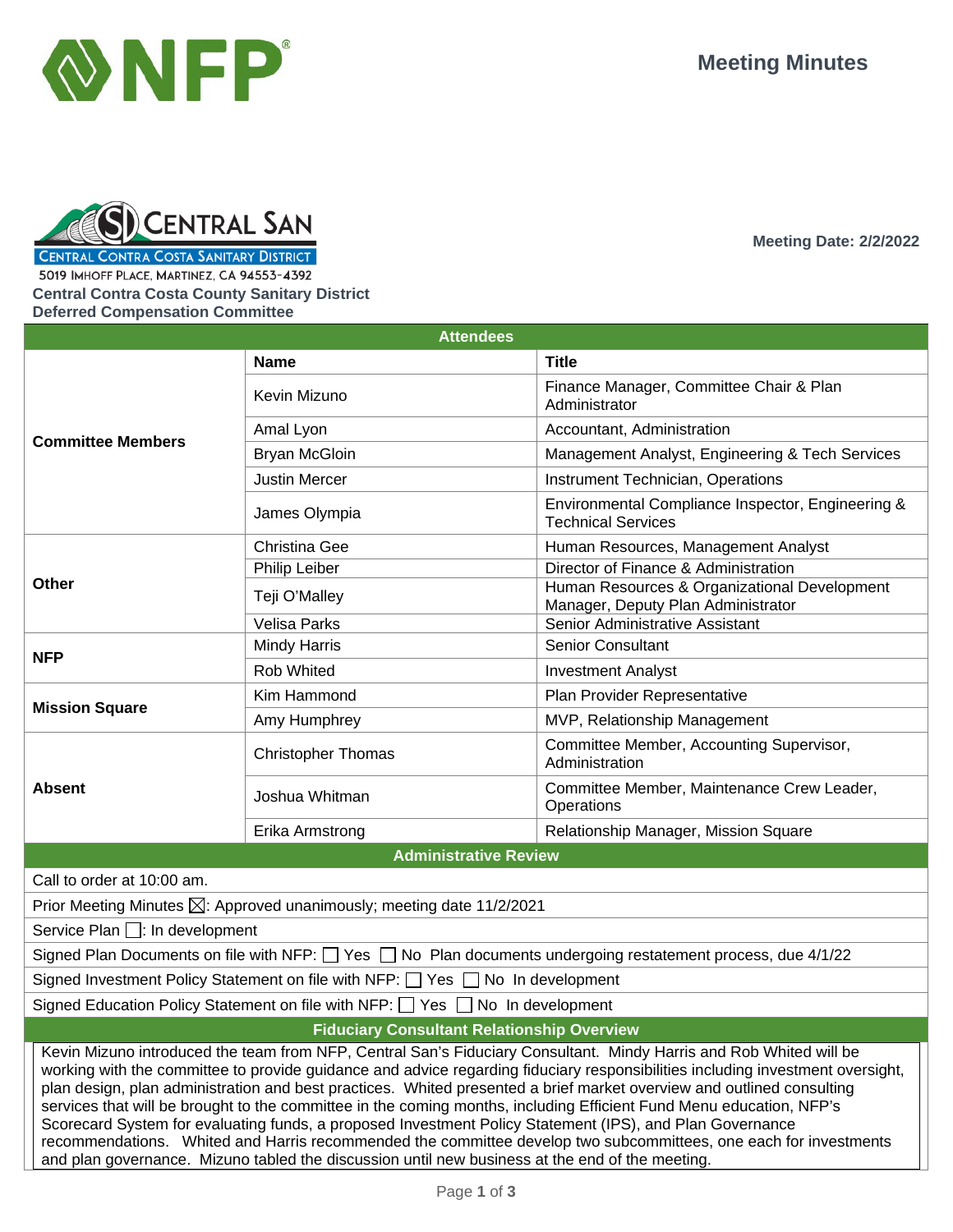# **Participant Education Efforts – 2021**

Amy Humphrey and Kim Hammond from Mission Square gave an overview of participant education and outreach in 2021. A full report was provided to the committee, and highlights of changes over year 2021 included:

- Asset values increased 16% in the 401(a) plan and 13% in the 457(b) plan
- Number of participants had increased by 8%
- 38% of total plan assets are invested in equities, and 19% in the Plus fund, showing that participants are well diversified
- Average account balances were up by 13% and averaged over \$200,000 at year end.

Hammond discussed virtual education programs that had been offered throughout the year. Employees and participants were offered 2 virtual trainings per month on a variety of topics, and Q4 topics were focused on retiree-specific topics. She mentioned that the plan has a high number of participants with account balances over \$1 million; that there had been an 82% increase in the number of CFP consultations; and that the plan has a 98.5% retention rate – all of which demonstrate high participant engagement. Bryan McGloin asked if there are notable changes in questions participants are asking, and Hammond responded yes, there has been an increase in Roth and other tax saving strategies, and she thinks that is one reason for the uptick in CFP consultations.

## **Webinar / Education Plan – 2022**

Christina Gee and Teji O'Malley presented the education plan for 2022. Topics will be offered in a virtual format and include:

- Guided Pathways Managed Accounts
- Avoiding Loan Pitfalls
- Retirement Basics Wil you have enough to retire comfortably?
- Keeping Your Retirement on Track During Difficult Times
- Investing for Retirement Basics
- Investing in Volatile Markets
- Roths & IRAs
- I'm Nearing Retirement, Now What?
- It's Not Too Late to Save
- **Estate Planning Basics**

O'Malley also discussed the "HR At Your Service" seminars offered periodically to all employees. Offered in the near future will be a presentation on pension benefits, with a discussion of deferred compensation included (mid-February), followed by an overview of the deferred compensation plans (mid-April). O'Malley and Hammond agreed to meet offline to develop a retiree focused seminar and outreach plan; they will invite Erika Armstrong. James Olympia asked for more advanced investment topics to be included in the future. O'Malley will send the virtual seminar list to the committee.

## **2021 Annual Report and Board Presentation**

Mizuno reviewed the draft annual report, to be presented to the Finance Committee in March and to the Board of Directors in April. The report, required by Central San Administrative Procedures, includes highlights from 2021 including:

- Plan growth as compared to 2020 data
- Asset distribution across all plans
- Education & outreach efforts to plan participants
- Selection of a Plan Fiduciary Services Advisor
- Adoption of new Administrative Procedures, including establishing plan committee member terms and term limits and requiring members to file a Form-700 identifying any conflicts of interest.

Justin Mercer asked if it is appropriate to include participant loan information in the Board packet. Amal Lyon stated that historically, names have been redacted. Mizuno agreed to redact names from the final Board packet and will also ask Kent Alm, Legal Counsel, for an opinion on what public records requirements may apply to Plan information provided to the Board.

*Mercer moved, Olympia seconded, to accept the Board report with redacted names from the loans section. Motion passed unanimously* 

## **Loans and Emergency Withdrawal Requests**

Mizuno reported that there have been no new requests for emergency withdrawals. He reminded the group that applications for emergency withdrawal go to the committee, and not the Board as previously handled. Mizuno reported that seven loans are in default.

#### **401(a) Plan Restatement & Amendments**

Mizuno and Humphrey informed the committee that plans are asked to do a restatement of their plan documents, amendments / adoption agreements approximately every six years, to ensure they stay in accordance with regulations and maintain compliance. Mizuno discussed an available option, where the District could offer new employees an option to make a one-time